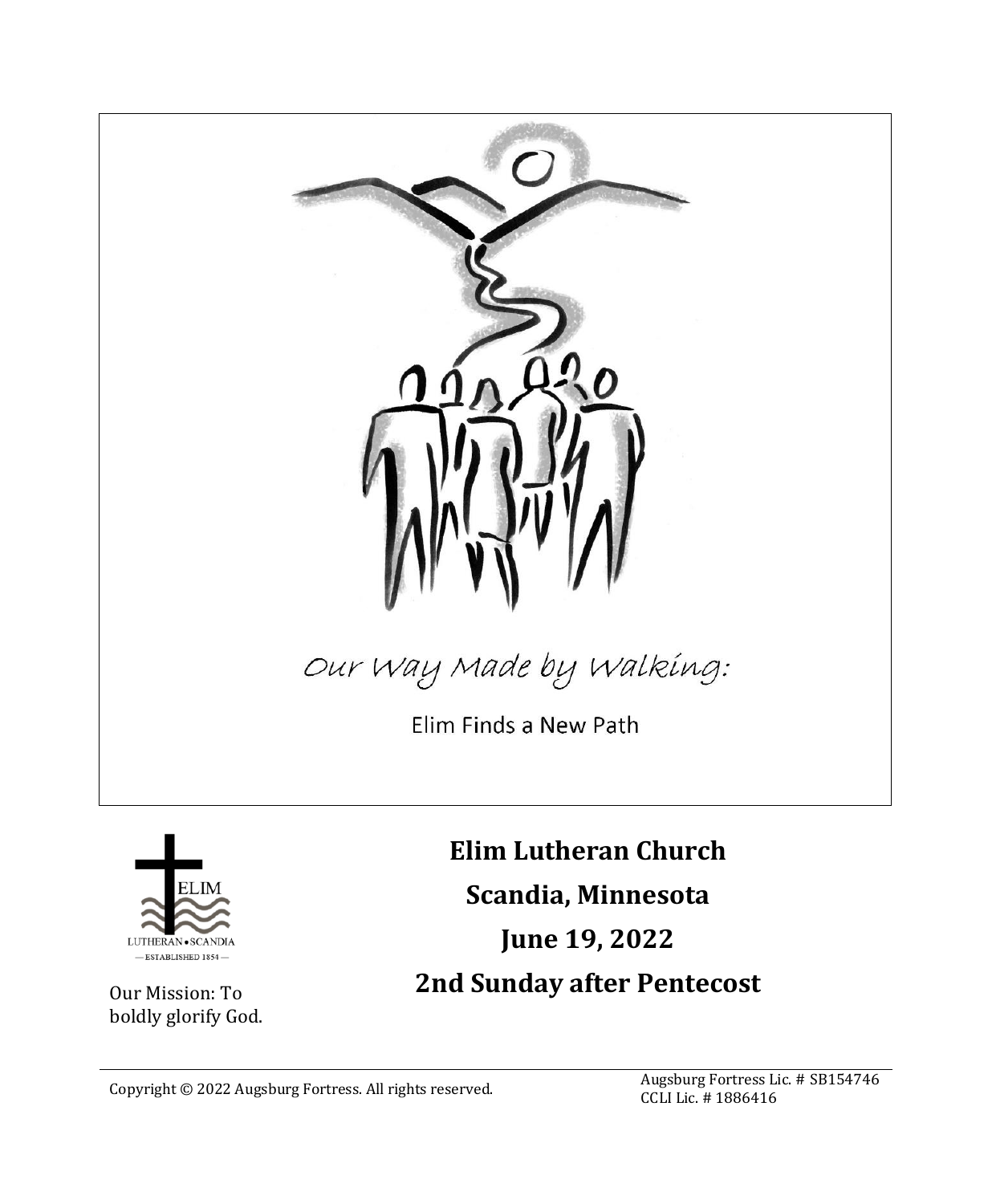**Introduction:** Three times in Luke's Gospel Jesus gives his followers packing instructions for their journey (Luke 9:3-5; 10:3-11; 22:35-37). Each time the instructions are a bit different, depending on where they are to go, how many of them there are, and what change there may have been in the circumstances of their travel. Each time, though, they are to pack lightly, ready to walk into a future they cannot predict. "Just enough to be ready for changing circumstances" seems to be Jesus watchword to them and to us.

**Prelude**: *Speak, O Lord* - Jason Payne (2021)

**Welcome Ringing of the Bells Confession and Forgiveness** (page 94) **Hymn:** *ELW 665 - Rise, Shine, You People!, verses 1, 3, & 4* **Greeting** (setting 3, page 138) **Kyrie** (p. 138) **Canticle of Praise:** *This is the Feast (page 140)* **Prayer of the Day**

> **Direct us, Lord God in all our doings with your most gracious favor, and extend to us your continual help; that in all our works begun, continued, and ended in you, we may glorify your holy name; and finally, by your mercy, bring us to everlasting life; through Jesus Christ, our Savior and Lord. Amen**

### **Reading:** Galatians 3:23-29

**Special Music:** *Lord of the Harvest* – Words/music by Sharon Damazio & Eugene Greco

*Lord of the harvest, I hear You calling to me; "Look out upon the fields, they're ready to reap. Whom can I send and who will go for Me? Will you answer 'yes,' will you go to those in need?" Lord of the harvest, I will go; remove the hardness I find within my soul. So many lives that are broken with hearts wounded and torn, how we need Your Spirit to comfort those who mourn.*

*Lord of the harvest, I hear You calling to me; "Give Me your heart and soul, surrender to Me." Not my will but Yours, O Lord, I seek. I will answer 'yes,' here I am, O Lord, use me. Lord of the harvest I will go; remove the hardness I find within my soul. Give me a heart of compassion to feel somebody's pain, reaching out with mercy, with Your amazing grace.*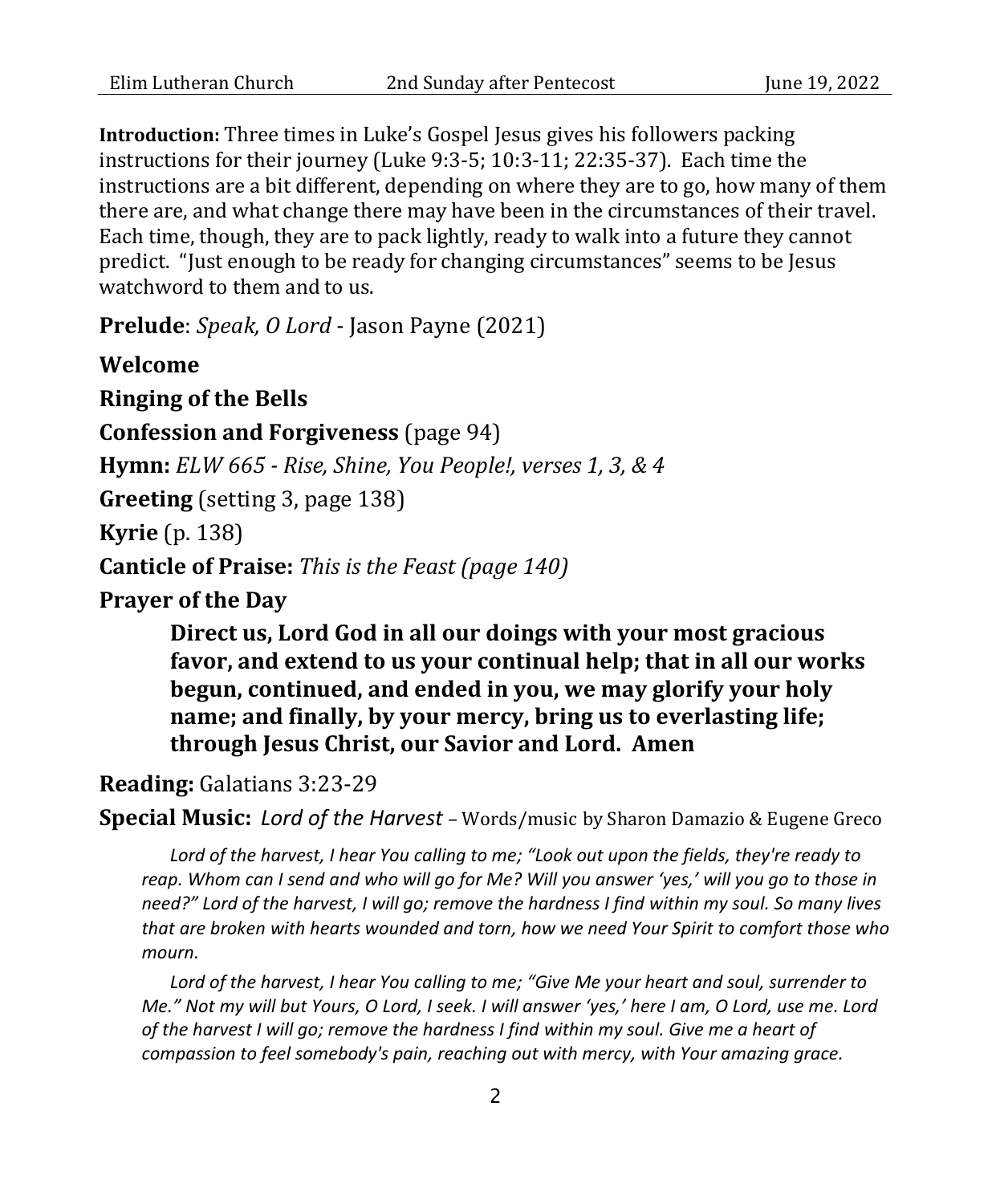## **Children's Time**

**Reading:** Luke 10:1-7

**Sermon** – Pack Lightly

**Hymn:** *ELW 669 - Rise Up, O Saints of God*

# **Prayers of the People**

Petition Response: God, in your mercy, **hear our prayer**.

## **Sharing of the Peace**

**Offering**

**Offering Prayer**

**Merciful God, as grains of wheat scattered upon the hills were gathered together to become one bread, so let your church be gathered together from the ends of the earth into your kingdom, for yours is the glory through Jesus Christ, now and forever. Amen.**

**Communion**

```
Great Thanksgiving (p. 144)
Sanctus (p. 144)
Words of Institution
Lord's Prayer 
Invitation to Communion
Prayer After Communion
```
### **Blessing**

The God of peace, Father,  $\pm$  Son, and Holy Spirit, bless you, comfort you, and show you the path of life this day and always. **Amen**.

**Hymn:** *ELW 886 - Oh, for a Thousand Tongues to Sing, verses 1, 2, 5, & 6*

### **Dismissal**

Go in peace. Love your neighbor. **Thanks be to God.**

**Postlude**: *Oh That I Had a Thousand Voices* - Paul Manz (1970)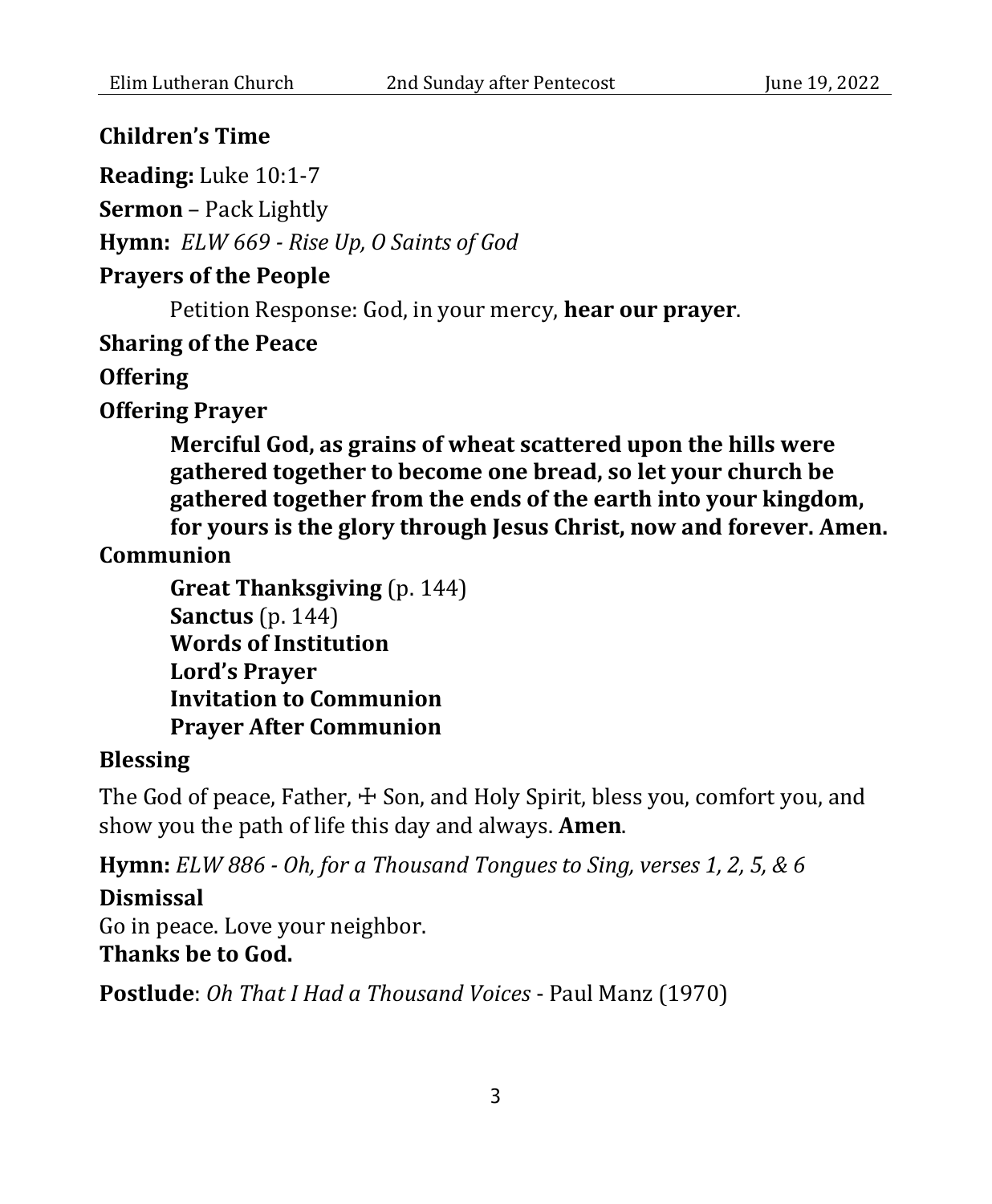#### **Worship Participants**

Preaching Today: Pastor Sarah Henrich Organist/Pianist: Brian Voss Cantor: Joan Detzler Reader: Laurie Carlson Special Music: Sylvia Mills, soloist Ushers: Jay and Gloria Flattum Altar Guild: Judy Silk and Denise Zauner

# **Attendance for Sunday – June 12**

|  | 8:00 a.m. – 29 | $9:30$ a.m. $-73$ | Online Views - 27 |
|--|----------------|-------------------|-------------------|
|--|----------------|-------------------|-------------------|

#### **Schedule for the Week**

| Today | 6/19 | 8:00 a.m. Communion Worship in the Gammelkrykan             |
|-------|------|-------------------------------------------------------------|
|       |      | 9:30 a.m. Communion Worship                                 |
| Mon.  | 6/20 | Deadline for July newsletter items                          |
|       |      | 7:00 p.m. AA                                                |
| Tue.  | 6/21 | 9: 30 a.m. Tuesday Morning Bible Study via Zoom*            |
| Wed.  | 6/22 | 3:30 - 6:30 p.m. Scandia Farmer's Market (Community Center) |
|       |      | 5:00 – 7:00 p.m. Elim Hangout (South parking lot)           |
| Sun.  | 6/26 | 8:00 a.m. Worship in the Gammelkrykan                       |
|       |      | 9:30 a.m. Worship                                           |
| .     |      | ----                                                        |

**\***Zoom Details for Tuesday Morning Bible Study Go to: zoom.us Click 'Join a Meeting' then enter the meeting ID and passcode when prompted. Meeting ID: 897 7792 1730 Passcode: 222254 If needed, the call-in number is: 1-312-626-6799 (Enter the Meeting ID and Passcode when prompted.)

# **Coffee will be served today by Howie and Betty Sandager to help kids in Ukraine. (See additional details below.)**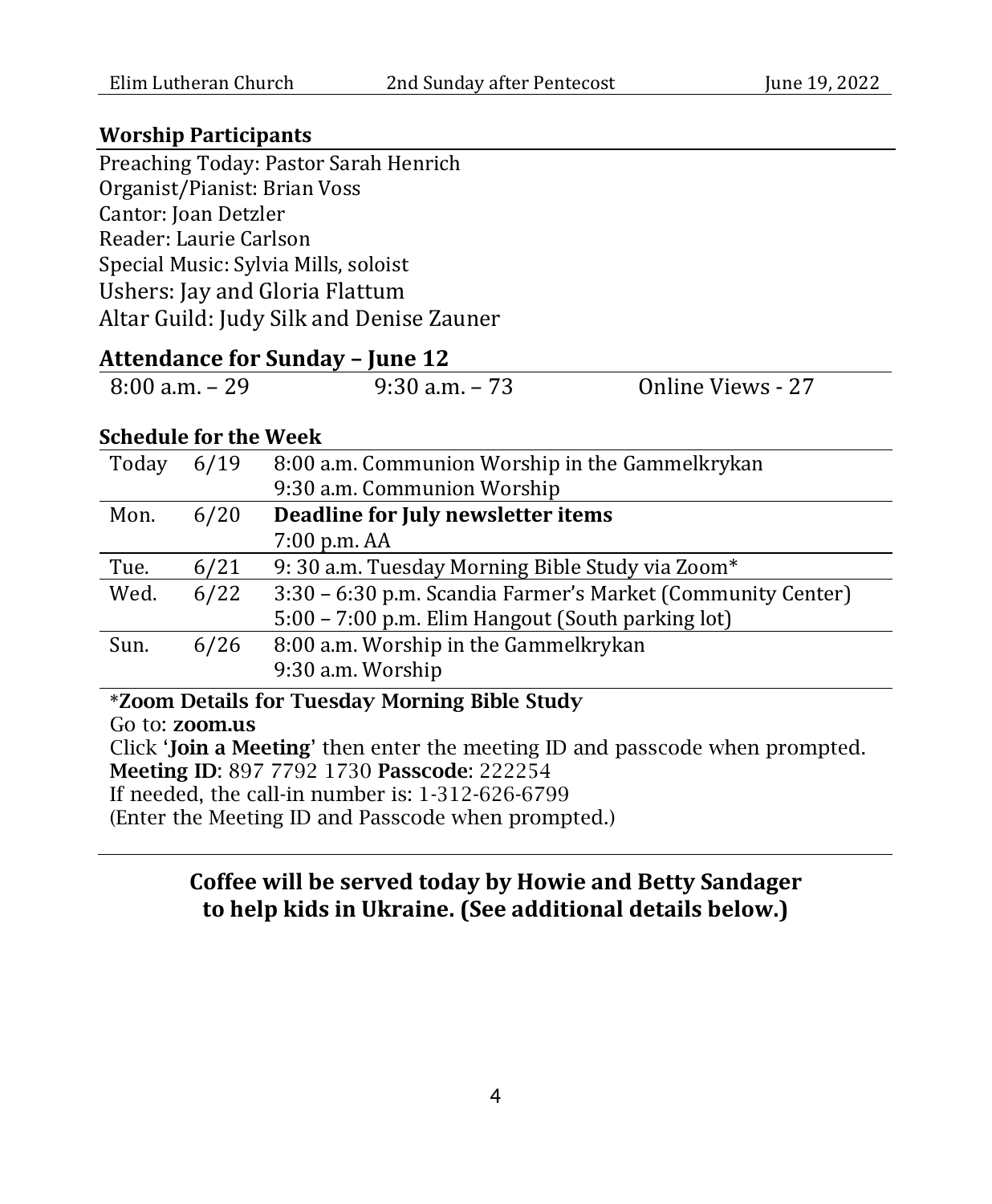

# **Announcements**

# **Sunflowers for Ukraine**

Howie (age 9) and Betty Sandager are teaming up to raise money for Ukrainian kids. **At coffee today,** they'll have sunflower seedlings to give away in remembrance of and support for Ukrainian children. Stop by to pick up free sunflower seedlings and if you wish, make a donation\* to help the kids. Howie thought it would be nice to send some money to help make their lives a little happier.

\*The money received will be sent by Elim to Lutheran Disaster Response, Eastern Europe Crisis Response. If you plan to give by check, please make your check payable to **Elim Lutheran Church and write 'Eastern Europe Crisis Response' in the memo**. If you aren't able to attend coffee today, we will include any donations received through Sunday, June 26.

If you prefer, you may also donate directly to Lutheran Disaster Response. On the shelf across from the office you will find a yellow form for the Eastern Europe Crisis Response. Follow the directions on the form for sending the check to Lutheran Disaster Response.



We are tentatively planning to ride the Stover Seven Lakes Trail out of Dresser to Amery on Sunday, June 26th at 1 pm. Please contact Jeff G (jeff.garritsen@elimscandia.org) or Joan (joan.detzler@elimscandia.org) for details. More information will be provided in the bulletin and at church.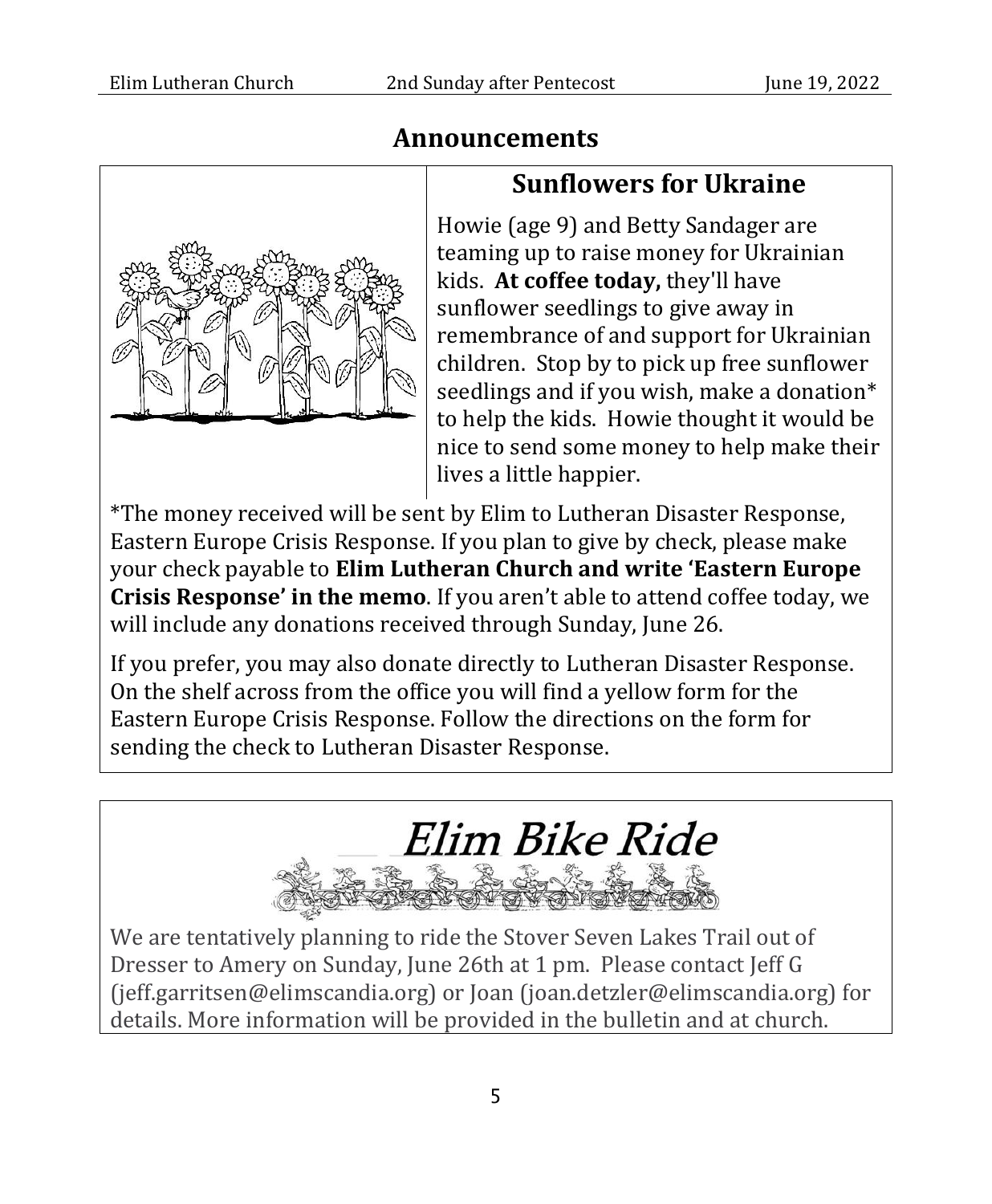New, more efficient air conditioning has been installed in the parsonage! The total cost for the project is \$8,950. A generous member will match up to \$4,000 for this project. As of 6/16/2022 the total donated so far is \$8,332.50 (not counting the matching dollars).

# **We Need Help!**



Altar Guild is looking for people who could help us clean up after communion. There are 2-3 people that do this on Sundays. You would not be alone. This is not a huge commitment. We do have our monthly meetings on the last Monday of the month to fill candles and clean up the brass on the collection plates but the meeting is not

required (although we do set our schedule for the month and also have treats). If you work during the day and are not able to attend the meeting, you can just let us know what Sunday you would be willing to help.

If you are interested in becoming a member of the Altar Guild you can call Joan in the church office (651) 433-2723) and give her your name and number.

Thank you Elim Altar Guild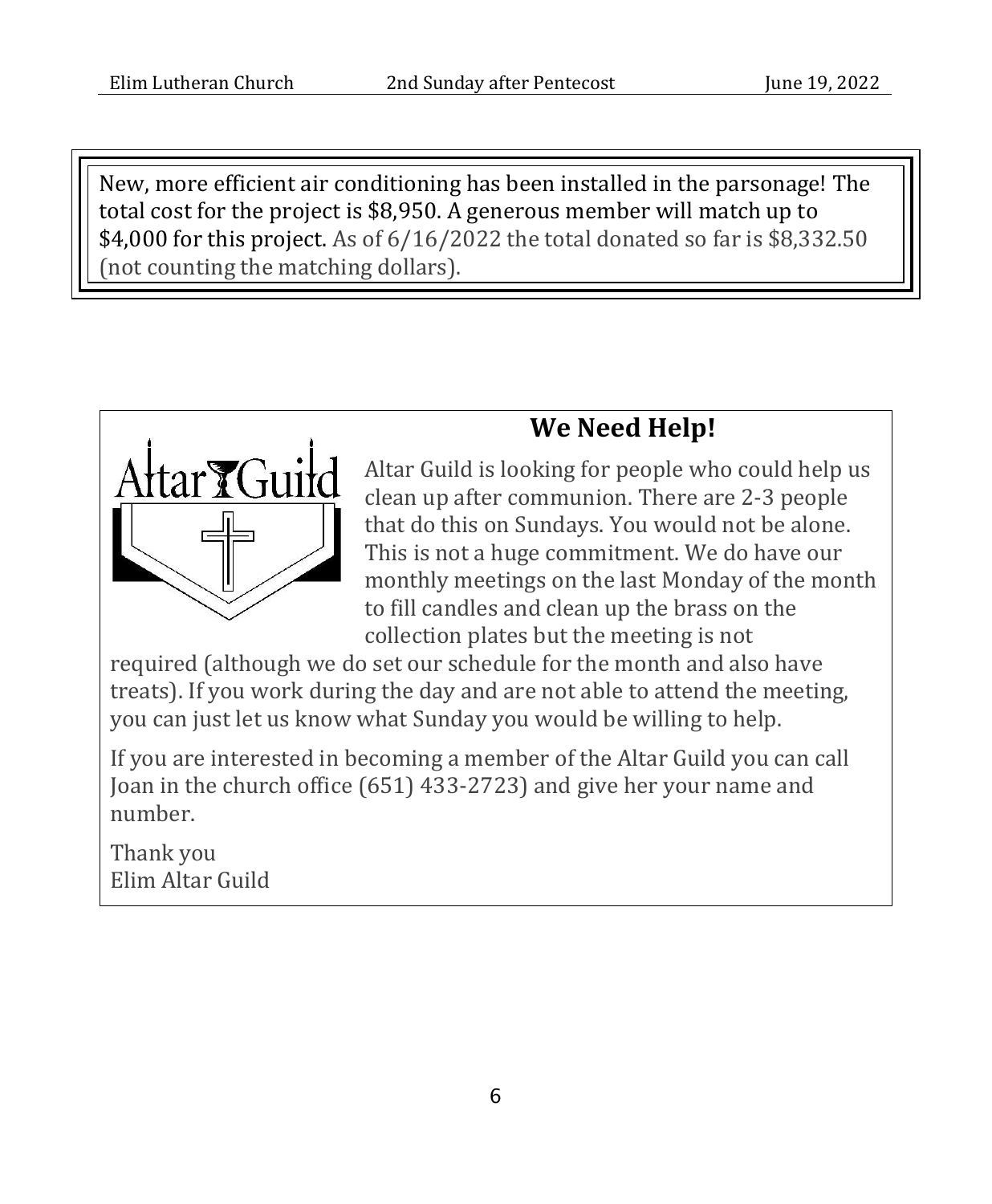

**Sign Up to Serve Coffee**

**Coffee servers are needed for Sunday, June 26.** Please call Carolyn Peper if you can help out on that day or any other Sunday. (651-433-2618 or 651-303-2823)

| <b>Midsommar</b><br>Saturday - June 25, 2022, 10 a.m. - 4 p.m.                                                                                                                                                                                                                                                                                                                                                                                                                                     |
|----------------------------------------------------------------------------------------------------------------------------------------------------------------------------------------------------------------------------------------------------------------------------------------------------------------------------------------------------------------------------------------------------------------------------------------------------------------------------------------------------|
| The focus of this year's celebration is to honor<br>the founders of Gammelgården. The day<br>includes a variety of activities, including the<br>Smörgåsbord, starting at 11:30 a.m.<br>Reservations are required for the Smörgåsbord.<br>Visit gammelgardenofscandia.org (or call 651-<br>433-5053) to make your reservations.<br>Additional details about the day can be found<br>on the poster in the office hallway, on the tables<br>in the Fellowship Hall, and on Gammelgården's<br>website. |

**Found**: A restaurant gift card was recently found in the sanctuary. If you think it might be yours, call or email Joan. (651-433-2723; joan.detzler@elimscandia.org)